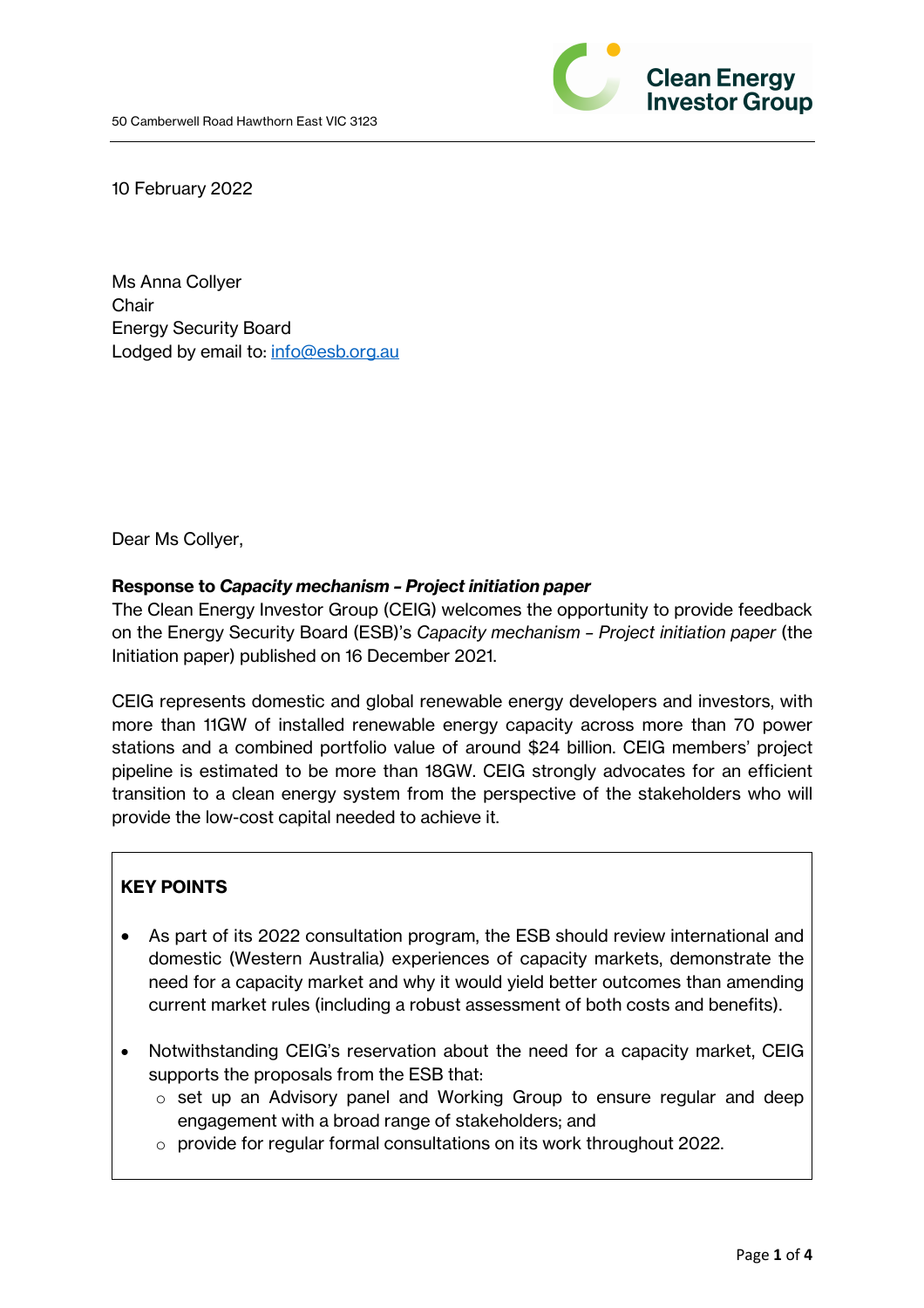

- The Ministers' *Principles to guide Capacity Mechanism development* provide a useful set of guardrails, particularly:
	- $\circ$  the need for the capacity market to support emission reduction efforts in the electricity supply;
	- $\circ$  the flexibility for jurisdictions to determine which technologies would be eligible to participate; and
	- $\circ$  the options for jurisdictions to opt in or out.
- In designing its capacity market, the ESB must follow all the Ministers' Principles, not merely investigate their suitability, to avoid stakeholders losing confidence in the design process.
- The need for Ministers to include emission reduction objectives in their Principles demonstrates that a simple consideration of the National Electricity Objective (NEO) as it is written today is no longer sufficient to guide energy market design.
	- o CEIG continues to argue that an environmental objective should be added to the NEO.

# **THE ESB NEEDS TO MAKE THE CASE FOR A CAPACITY MARKET**

The ESB's recommendation to Energy Ministers in July 2021 to adopt a capacity market was not foreseen by stakeholders and that option was not canvassed in previous consultation papers.

As part of its 2022 consultation program, the ESB should:

- thoroughly review international and domestic (Western Australia) experiences of capacity markets; and
- demonstrate the need for a capacity market and why it would yield better outcomes than amending current market rules (including a robust assessment of both costs and benefits).

## **ESB'S APPROACH TO CONSULTATION WITH INDUSTRY**

Notwithstanding CEIG's reservation about the need for a capacity market, CEIG welcomes the publication of the ESB's Initiation paper and the proposed work plan that will guide the development of the detailed design for a capacity mechanism throughout 2022. The Initiation paper provides useful clarity on the work program ahead.

CEIG also supports the ESB's establishment of an Advisory panel and Working Groups to ensure regular and deep engagement with a broad range of stakeholders. CEIG thanks the ESB for the invitation to participate in those Groups. CEIG looks forward to bringing the investor voice and engaging constructively with the market bodies to progress the necessary reforms for the National Electricity Market (NEM)'s transition to clean energy.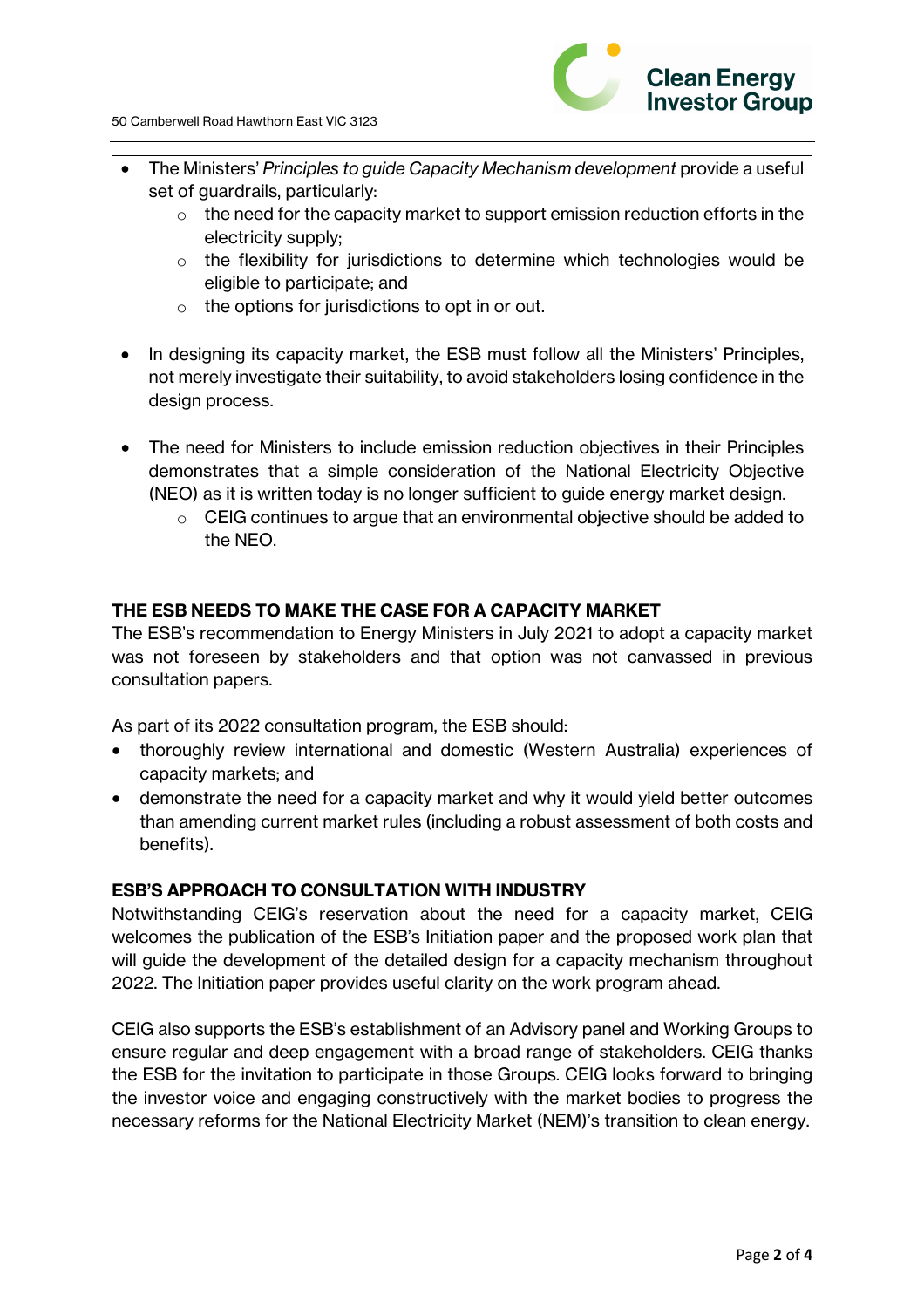

## **SUPPORT FOR MINISTERS' PRINCIPLES TO GUIDE CAPACITY MECHANISM DEVELOPMENT**

CEIG acknowledges the *Principles to guide Capacity Mechanism development* (the Ministers' Principles) issued by Energy Ministers to the ESB in 2021. The Ministers' Principles provide a useful set of guardrails to help the ESB design the proposed capacity mechanism.

More specifically, CEIG is pleased to see that the Ministers' Principles:

- focus on continuing to reduce the emissions of the electricity supply:
	- $\circ$  considering the urgent need to decarbonise the electricity supply, CEIG agrees that focus should be on incentivising investment in zero-emission technologies in the NEM;
- provide sufficient flexibility for jurisdictions to determine which technologies would be eligible for participation in a capacity mechanism in their region:
	- $\circ$  this condition tightens the broader requirement for the scheme to be technology neutral;
	- $\circ$  the requirement to be technology neutral may not be sufficient in itself to decrease the risk that a capacity market may unnecessarily extend the economic life of thermal plants;
- provide jurisdictions with the option to opt in or out of the scheme.

#### **The ESB must follow the Ministers' Principles**

The ESB suggests that some Ministers' Principles may not be fully implemented as part of the capacity market design:

*Some of the Energy Ministers' design principles are readily addressed in developing a capacity mechanism that is best suited to the NEM's future needs and will apply across the NEM. Other design principles will require careful investigation to ensure that the capacity mechanism satisfies them as best as possible while meeting the objective of ensuring investment in an efficient mix of variable and firm capacity that meets reliability at the lowest cost.*

CEIG is highly supportive of the Ministers' Principles as they reflect legitimate concerns of Ministers that have also been echoed by industry. In progressing the design of its capacity market, the ESB must follow all the Ministers' Principles, not merely investigate their suitability, to avoid stakeholders losing confidence in the design process.

#### **Need for an environmental objective in the National Electricity Objective (NEO)**

The need for Ministers to include emission reduction objectives as part of their Principles demonstrates that a simple consideration of the NEO as it is written today is no longer sufficient to guide energy market design.

In our *Clean Energy Investor Principles,* CEIG has noted that the need for consistency with the Paris climate Agreement must cascade down through the work programs of the market bodies.